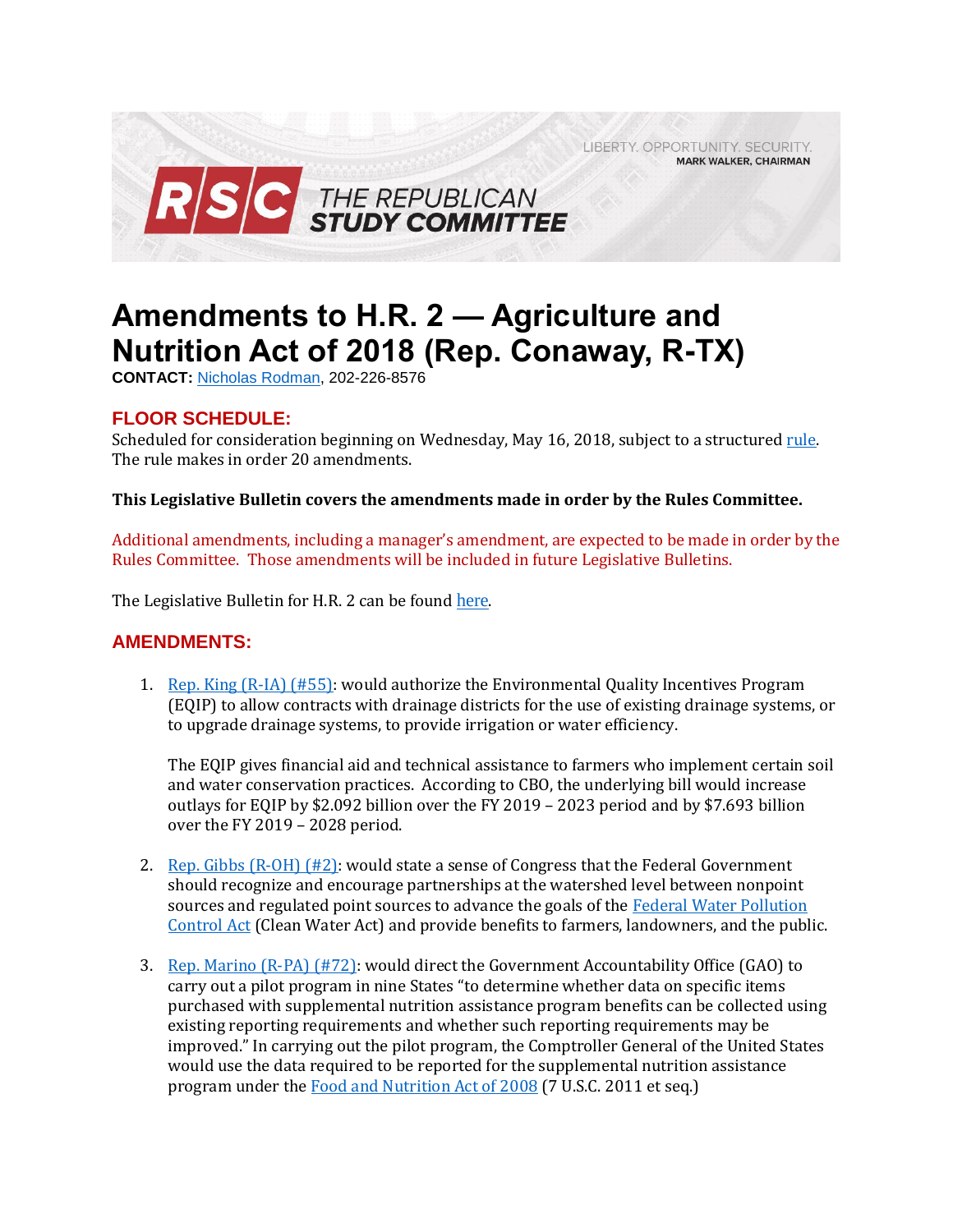4. [Rep. Rogers \(R-AL\) \(#100\):](https://amendments-rules.house.gov/amendments/Rogeal_301_xml511180926412641.pdf) would amen[d section 3 of the Food and Nutrition Act of 2008](https://fns-prod.azureedge.net/sites/default/files/snap/Food-And-Nutrition-Act-2008.pdf) by allowing users of SNAP to purchase a multivitamin-mineral dietary supplement for home consumption with their SNAP benefits. The amendment would define a multivitaminmineral dietary supplement as a substance that provides at least half of the vitamins and minerals for which the National Academy of Medicine establishes dietary reference intakes, at 50 percent or more of the daily value for the intended life stage per daily serving as determined by the Food and Drug Administration; and does not exceed the tolerable upper intake levels for those nutrients.

Unde[r current law,](https://www.fns.usda.gov/snap/eligible-food-items) SNAP benefits may only be used to purchase foods for the household to eat. Some conservatives may be concerned that the amendment would expand the use of SNAP benefits to non-food items.

- 5. [Rep. Bergman \(R-MI\) \(#49\):](https://amendments-rules.house.gov/amendments/HR2%20FCA511180846524652.pdf) would require the Government Accountability Office (GAO) to study the agricultural credit needs of farms, ranches, and related agricultural businesses that are owned or operated by Indian tribes on tribal lands; or enrolled members of Indian tribes on Indian allotments; and determine whether the institutions of the Farm Credit System have sufficient authority and resources to meet the needs. GAO would be directed to report to Congress. If GAO finds that the institutions of the Farm Credit System do not have sufficient authority or resources to meet the needs, the report would include legislative and other recommendations resulting in a system under which the needs are met in an equitable and effective manner.
- 6. Rep. Arrington  $(R-TX)$  (#99): would modify the Community Facilities Direct Loan and Guarantee Loan Program and the Business and Industry Guaranteed Loan Program to include the refinancing of a debt obligation of a rural hospital as an eligible loan or loan guarantee purpose if the assistance would help preserve access to a health service in a rural community and meaningfully improve the financial position of the hospital.
- 7. Rep. Jones  $(R-NC)$  (#3): would determine that the first 1,500 individuals who reside in housing located on a military base would not be included in determining whether an area is 'rural' or a 'rural area'. The amendment would apply this definition change to the Rural Broadband Loans and Guarantee Program and the Distance Learning and Telemedicine Loans and Grants program.
- 8. [Rep. Latta \(R-OH\) \(#47\):](https://amendments-rules.house.gov/amendments/LATTA_041_xml%20(003)%20-%20Farm%20Bill%20Amdt511180857295729.pdf) would require the Federal Communications Commission (FCC), in consultation with the United States Department of Agriculture, to establish a Task Force for Reviewing the Connectivity and Technology Needs of Precision Agriculture in the United States. The task force would identify and measure current gaps in the availability of broadband Internet access service on agricultural land; develop policy recommendations to promote the rapid, expanded deployment of broadband Internet access service on unserved; and make other recommendations. The FCC would renew the Task Force every 2 years until the Task Force terminates on January 1, 2025. Some conservatives may believe these activities would be more appropriately handled by the private sector.
- 9. [Rep. Thompson \(R-PA\) \(#82\):](https://amendments-rules.house.gov/amendments/THOMPA_028_xml511180911261126.pdf) would add Chronic Wasting Disease to Section 7208, High-Priority Research and Extension Initiatives, allowing for research and extension grants may be made under the bill for projects relating to treating, mitigating, or eliminating chronic wasting disease.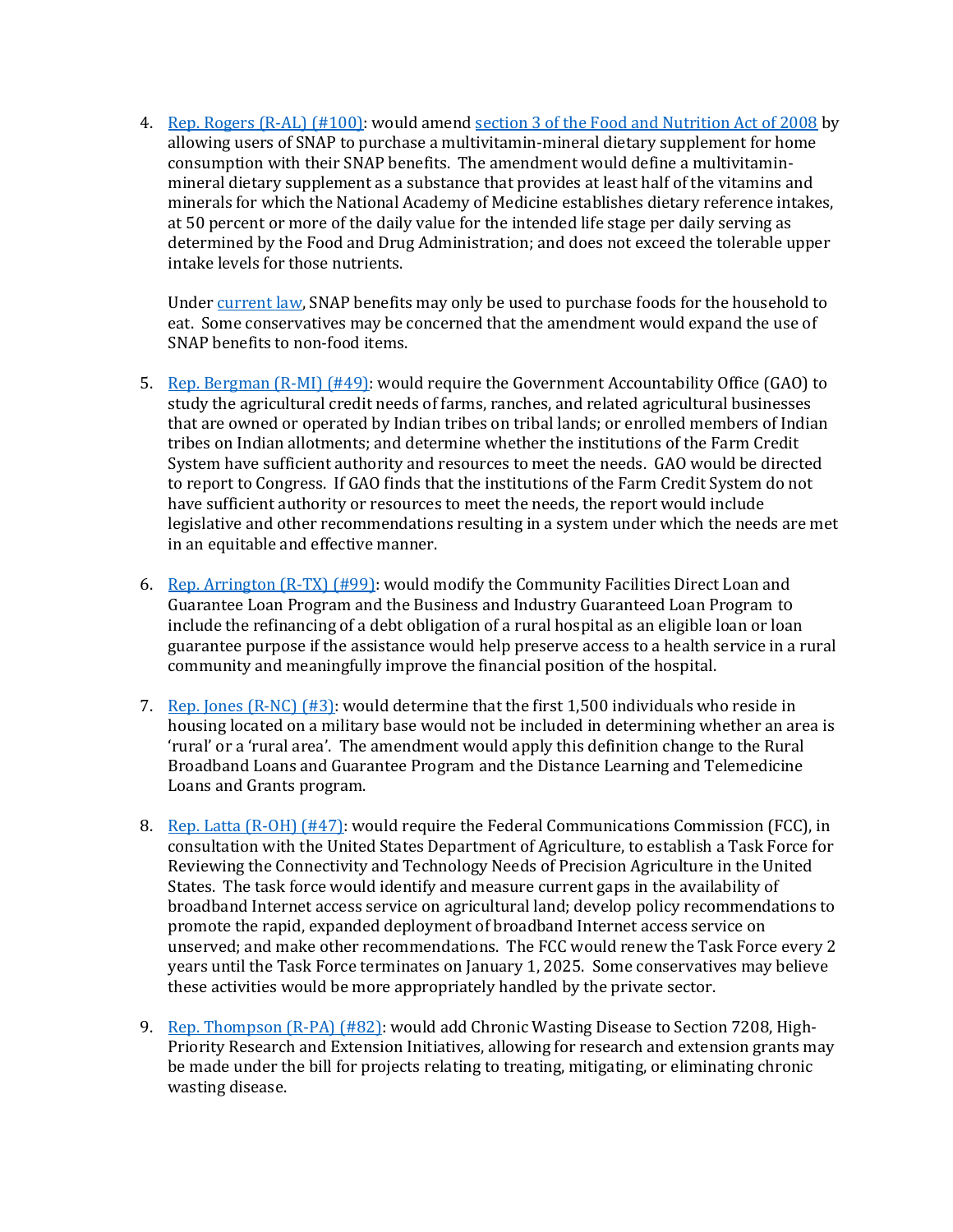- 10. [Rep. Herrera-Beutler \(R-WA\) \(#43\):](https://amendments-rules.house.gov/amendments/FB_STEWARD_AMEND_JHB51118090257257.pdf) would direct the payment of a portion of stewardship project revenues to the county in which the stewardship project occurs. Services and inkind resources received by the Chief or the Director under a stewardship contract project would not be considered monies received from the National Forest System or the public lands, but any payments made by the contractor to the Chief or Director under the project would be considered monies received from the National Forest System or the public lands.
- 11. [Rep. Gosar \(R-AZ\) \(#4\):](https://amendments-rules.house.gov/amendments/GOSAR_090_xml59181723212321.pdf) would authorize counties or Indian tribes to be included in Good Neighbor Authority cooperative agreements and contracts.
- 12. [Rep. Gianforte \(R-MT\) \(#56\):](https://amendments-rules.house.gov/amendments/Salvage511180928452845.pdf) would authorize salvage operation or reforestation activity proposed to be conducted on National Forest System lands or public lands adversely impacted by a large-scale catastrophic event to be completed within 60 days after the conclusion of the catastrophic event. The Secretary concerned would, to the maximum extent practicable, achieve reforestation of at least 75 percent of the impacted lands during the 5-year period following the conclusion of the catastrophic event, on public lands adversely impacted by a large-scale catastrophic event.
- 13. [Rep. Westerman \(R-AR\) \(#76\):](https://amendments-rules.house.gov/amendments/WESTER_028_xml511180937533753.pdf) would amend determinations in collaborative forest management plans. In an environmental assessment or environmental impact statement, the Secretary concerned would study, develop, and describe only the following two alternatives: the forest management activity; and the alternative of no action. As part of its weighing the equities while considering any request for an injunction that applies to any agency action as part of a forest management activity the court reviewing the agency action would balance the impact to the ecosystem likely affected by the forest management activity of the short- and long-term effects of undertaking the agency action; against the short- and long-term effects of not undertaking the action. The length of any preliminary injunctive relief and stays pending appeal that applies to any agency action as part of a forest management activity, would not exceed 60 days.
- 14. [Rep. Young \(R-AK\) \(#69\):](https://amendments-rules.house.gov/amendments/YOUNAK_130511181014231423.pdf) would exempt all National Forest System land in Alaska from the U.S[. Forest Service Roadless Rule.](https://www.fs.usda.gov/roadmain/roadless/2001roadlessrule)
- 15. [Rep. Pearce \(R-NM\) \(#6\):](https://amendments-rules.house.gov/amendments/PEARCE_082_xml515181026182618.pdf) would allow the Village of Santa Clara to purchase approximately 1,520 acres of National Forest System land from the United States Forest Service that was formerly part of Fort Bayard Military Reservation. The Village of Santa Clara would pay for all costs associated with the conveyance, including for the land survey, and any environmental analysis and resource surveys determined necessary by Federal law.
- 16. Rep. LaMalfa  $(R-\text{CA})$  (#31): would streamline the Forest Service process for consideration of communications facilities location applications. The Secretary of Agriculture would be directed to issue regulations to streamline the process for considering applications to locate or modify communications facilities on covered land; to ensure, to the maximum extent practicable, that the process is uniform and standardized across the organizational units of the Forest Service; and to require that the applications be considered and granted on a competitively neutral, technology neutral, and non-discriminatory basis. The Secretary of the Treasury would establish a special account in the Treasury for the Forest Service for the deposit of fees collected by the Forest Service for communications use authorizations on covered land granted, issued, or executed by the Forest Service.